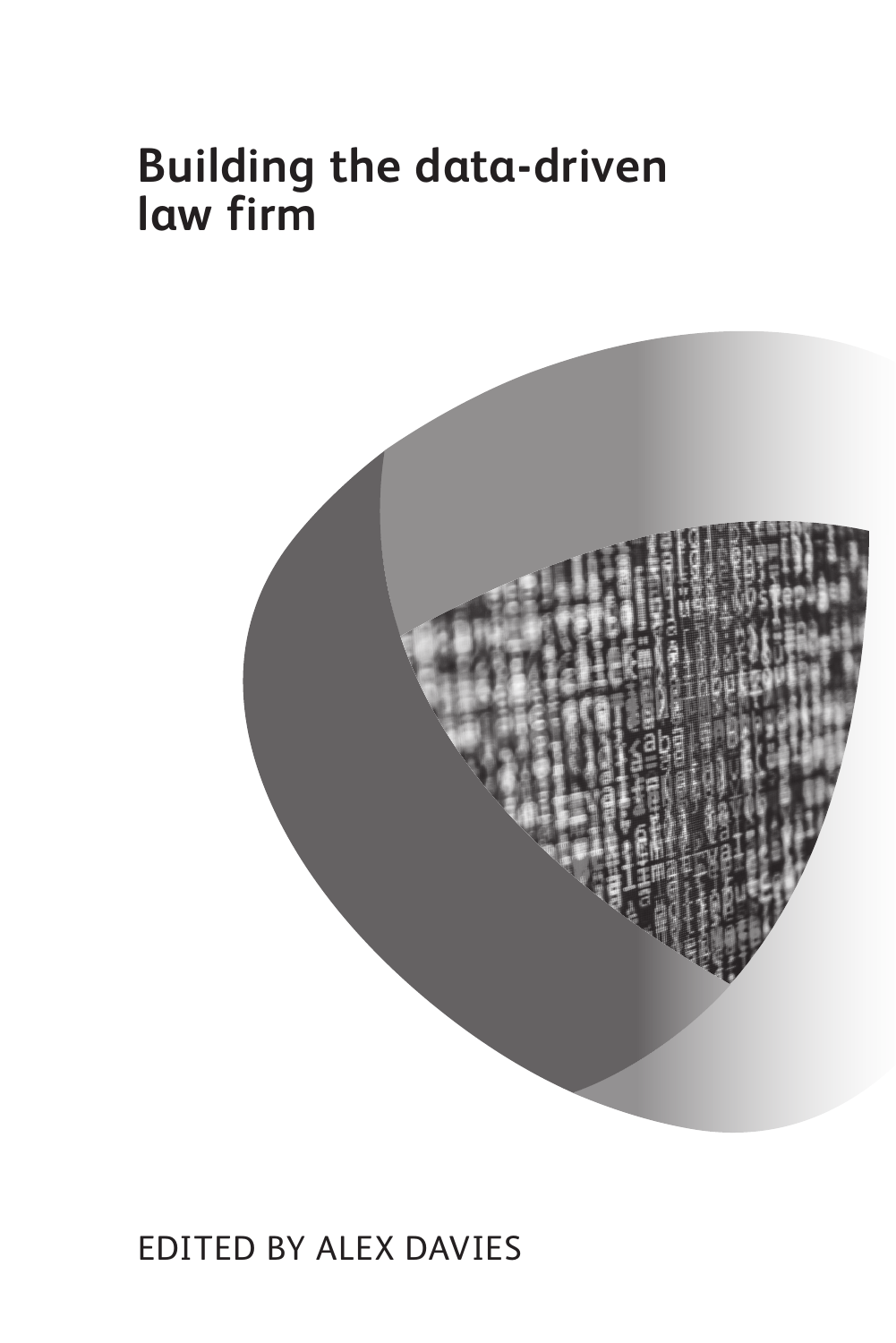#### **Head of events and books**

Leah Darbyshire

**Commissioning editor** Alex Davies

**Editorial assistant** Francesca Ramadan

Published by ARK Group:

UK, Europe and Asia office 5th Floor 10 Whitechapel High Street London, E1 8QS United Kingdom Tel: +44(0) 207 566 5792 publishing@ark-group.com

North America office 4408 N. Rockwood Drive, Suite 150 Peoria IL 61614 United States Tel: +1 (309) 495 2853 publishingna@ark-group.com

www.ark-group.com

Printed by Canon (UK) Ltd, Cockshot Hill, Reigate, RH2 8BF, United Kingdom

ISBN: 978-1-78358-370-6

A catalogue record for this book is available from the British Library

© 2019 ARK Group

All rights reserved. No part of this publication may be reproduced or transmitted in any form or by any means, except in accordance with the provisions of the Copyright, Designs and Patents Act 1988 or under terms of a licence issued by the Copyright Licencing Agency in respect of photocopying and/or reprographic reproduction. Application for permission for other use of copyright material, including permission to reproduce extracts in other published works, should be made in writing to the publishers. Full acknowledgement of author, publisher, and source must be given.

#### DISCLAIMER

This publication is intended as a general guide only. The information and opinions it contains are not intended to provide legal advice. The publishers bear no responsibility for any errors or omissions contained herein.

ARK Group is a division of Wilmington plc. The company is registered in England & Wales with company number 2931372 GB. Registered office: 5th Floor, 10 Whitechapel High Street, London E1 8QS.

VAT Number: GB 899 3725 51.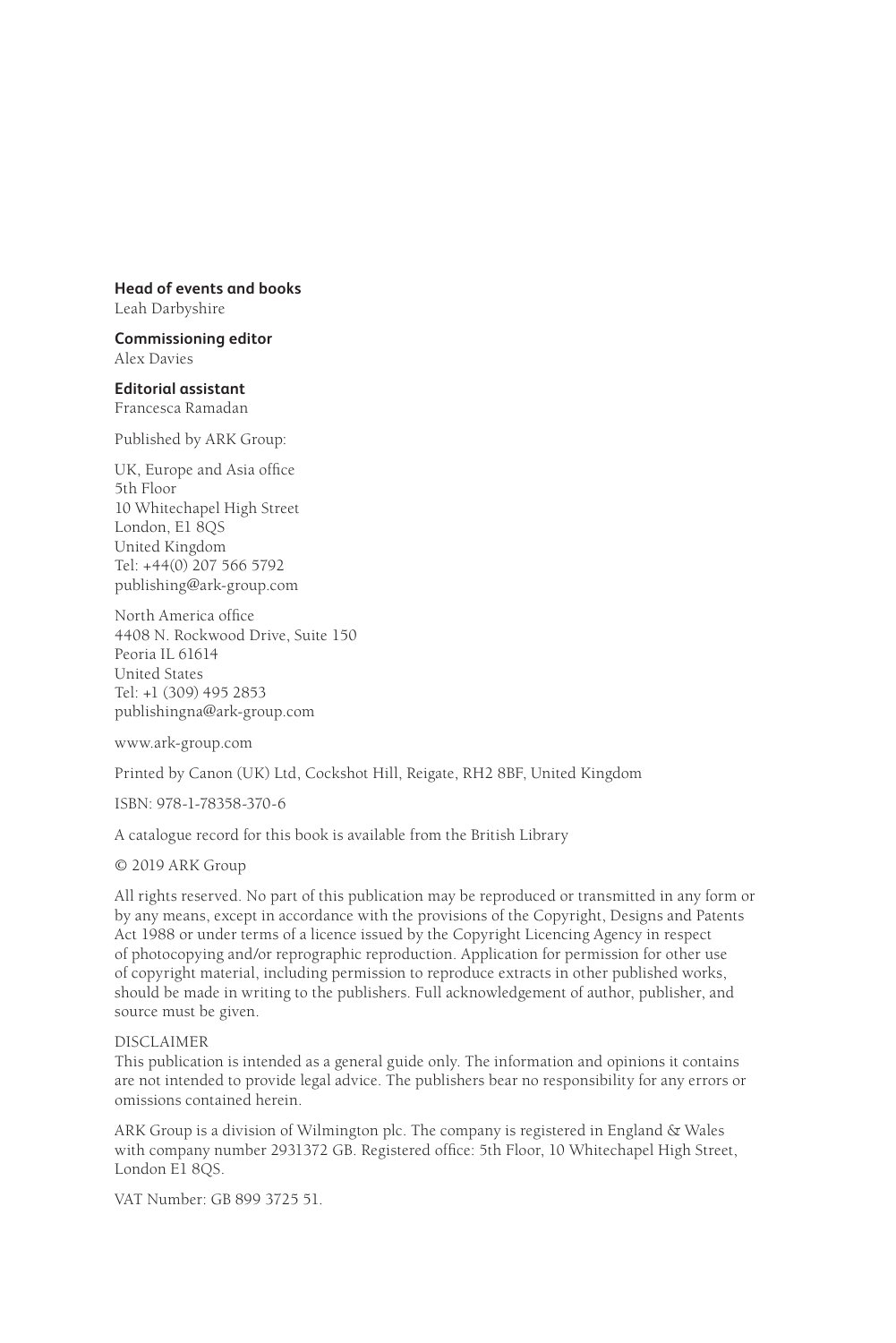# **Contents**

|                                                                    | vii            |
|--------------------------------------------------------------------|----------------|
|                                                                    | хi             |
| Chapter 1: The data-driven mindset - the culture and habits of     |                |
|                                                                    | 1              |
| By David Curle, director, enterprise content - technology and      |                |
| innovation, Thomson Reuters                                        |                |
|                                                                    | $\overline{2}$ |
|                                                                    | $\overline{3}$ |
|                                                                    | $\overline{3}$ |
| Alston & Bird - the cultural shift behind new ways of working      | $\overline{4}$ |
| Shearman & Sterling - a data strategy that leads to client impacts | 6              |
|                                                                    | 8              |
|                                                                    | 11             |
| By Thomas Hamilton, VP strategy and operations, Ross Intelligence  |                |
|                                                                    | 11             |
|                                                                    | 11             |
|                                                                    | 13             |
|                                                                    | 15             |
|                                                                    | 16             |
|                                                                    | 16             |
|                                                                    | 18             |
|                                                                    | 19             |
|                                                                    |                |
|                                                                    | 21             |
| By Holly Urban, CEO and co-founder, EffortlessLegal LLC            |                |
|                                                                    | 21             |
|                                                                    | 23             |
|                                                                    | 24             |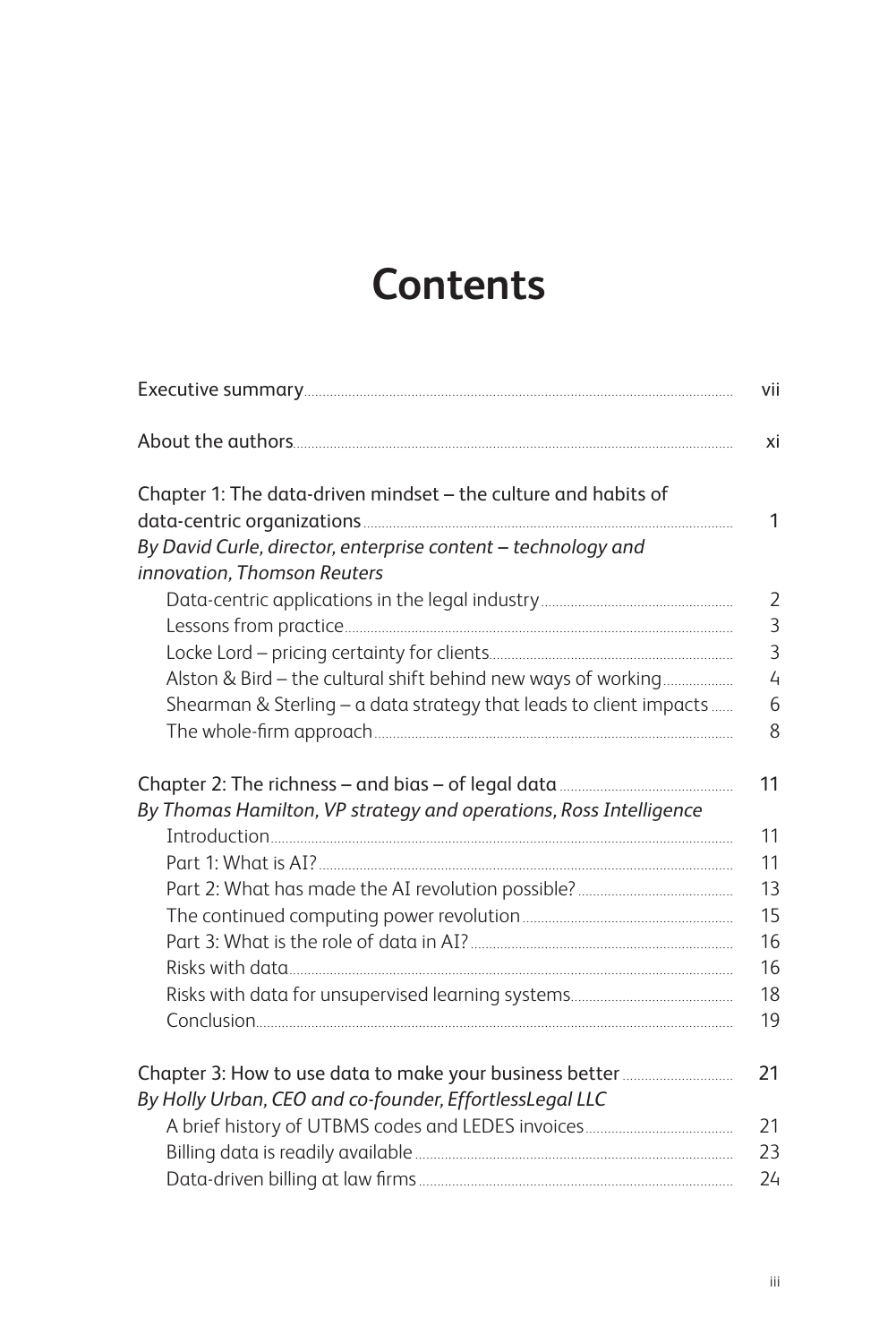|                                                                         | 26 |
|-------------------------------------------------------------------------|----|
|                                                                         | 27 |
|                                                                         | 28 |
| Chapter 4: Machine learning and AI - paths to legal innovation          | 31 |
| By Aaron Crews, chief data analytics officer, Littler Mendelson, P.C.   |    |
| Artificial intelligence and machine learning - what are we even talking | 31 |
| Innovation how to - the importance of change management                 | 32 |
|                                                                         | 33 |
|                                                                         | 34 |
|                                                                         | 35 |
|                                                                         | 35 |
|                                                                         | 36 |
|                                                                         | 36 |
|                                                                         | 37 |
|                                                                         | 37 |
|                                                                         | 38 |
|                                                                         | 39 |
| By Edward Chan, partner, Linklaters LLP                                 |    |
|                                                                         | 39 |
|                                                                         | 40 |
|                                                                         | 42 |
|                                                                         | 44 |
|                                                                         | 45 |
|                                                                         | 47 |
| Chapter 6: How data is transforming the relationship between lawyer     |    |
|                                                                         | 49 |
| By Jennifer Roberts, manager, InTapp                                    |    |
|                                                                         | 49 |
|                                                                         | 51 |
|                                                                         | 54 |
|                                                                         | 56 |
|                                                                         | 58 |
|                                                                         | 58 |
|                                                                         | 59 |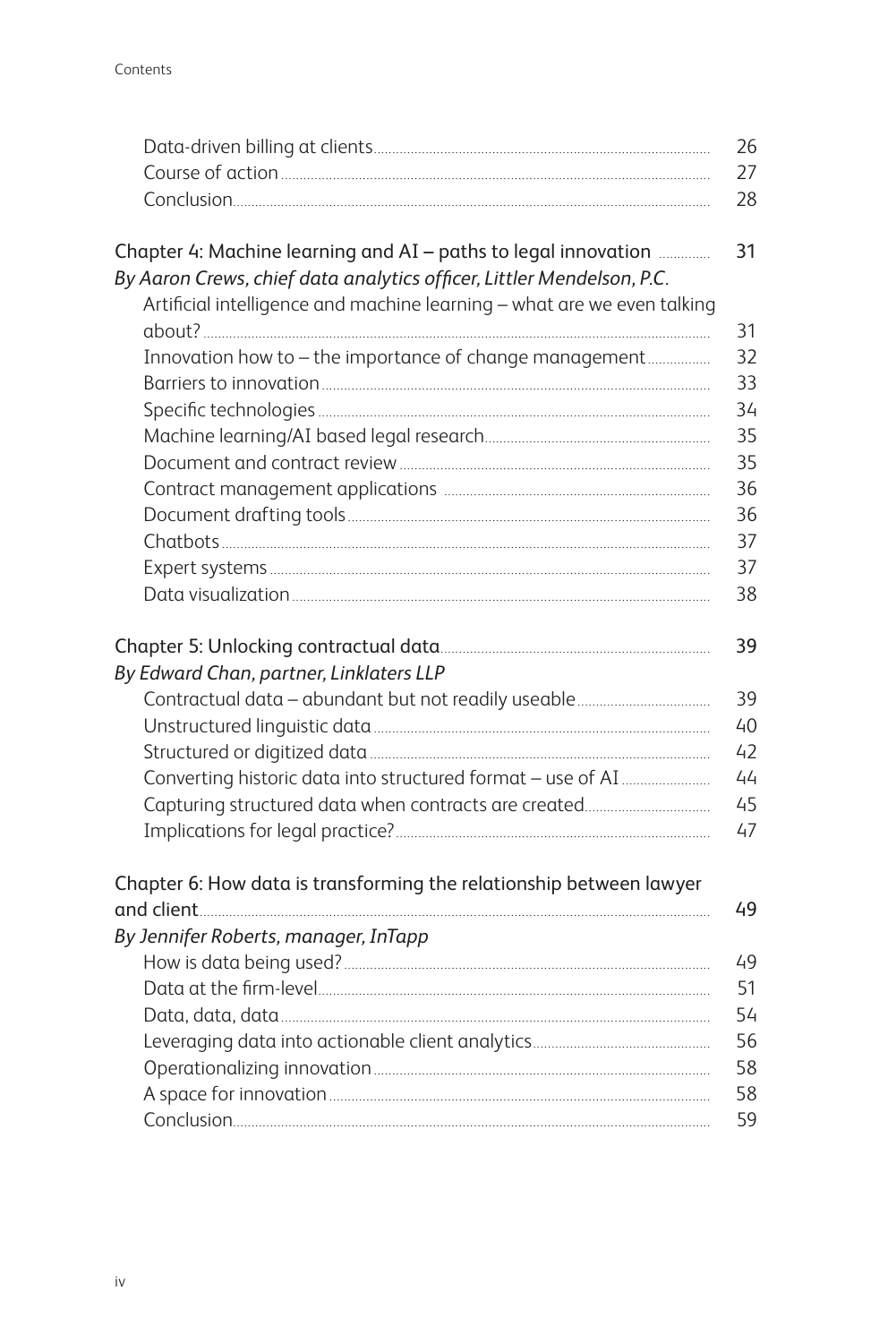|                                                                                  | 61 |
|----------------------------------------------------------------------------------|----|
|                                                                                  | 61 |
|                                                                                  | 63 |
|                                                                                  | 64 |
| Opportunities to enhance efficiency and performance within law                   |    |
|                                                                                  | 65 |
|                                                                                  | 66 |
|                                                                                  | 66 |
|                                                                                  | 67 |
|                                                                                  | 68 |
|                                                                                  | 70 |
|                                                                                  | 71 |
| By Joanne Frears, solicitor, Lionshead Law                                       |    |
|                                                                                  | 71 |
|                                                                                  | 72 |
| What comes out of the refinery; making crude data oil into                       |    |
|                                                                                  | 74 |
|                                                                                  | 75 |
|                                                                                  | 76 |
|                                                                                  |    |
| Chapter 9: How data will enable the shift towards the productization             |    |
|                                                                                  | 77 |
| By Simon Drane, managing director of earlsferry advisory, former                 |    |
| executive director of business development at the Law Society, and<br>LexisNexis |    |
|                                                                                  | 77 |
|                                                                                  | 77 |
|                                                                                  | 79 |
|                                                                                  | 80 |
|                                                                                  | 82 |
|                                                                                  | 85 |
|                                                                                  |    |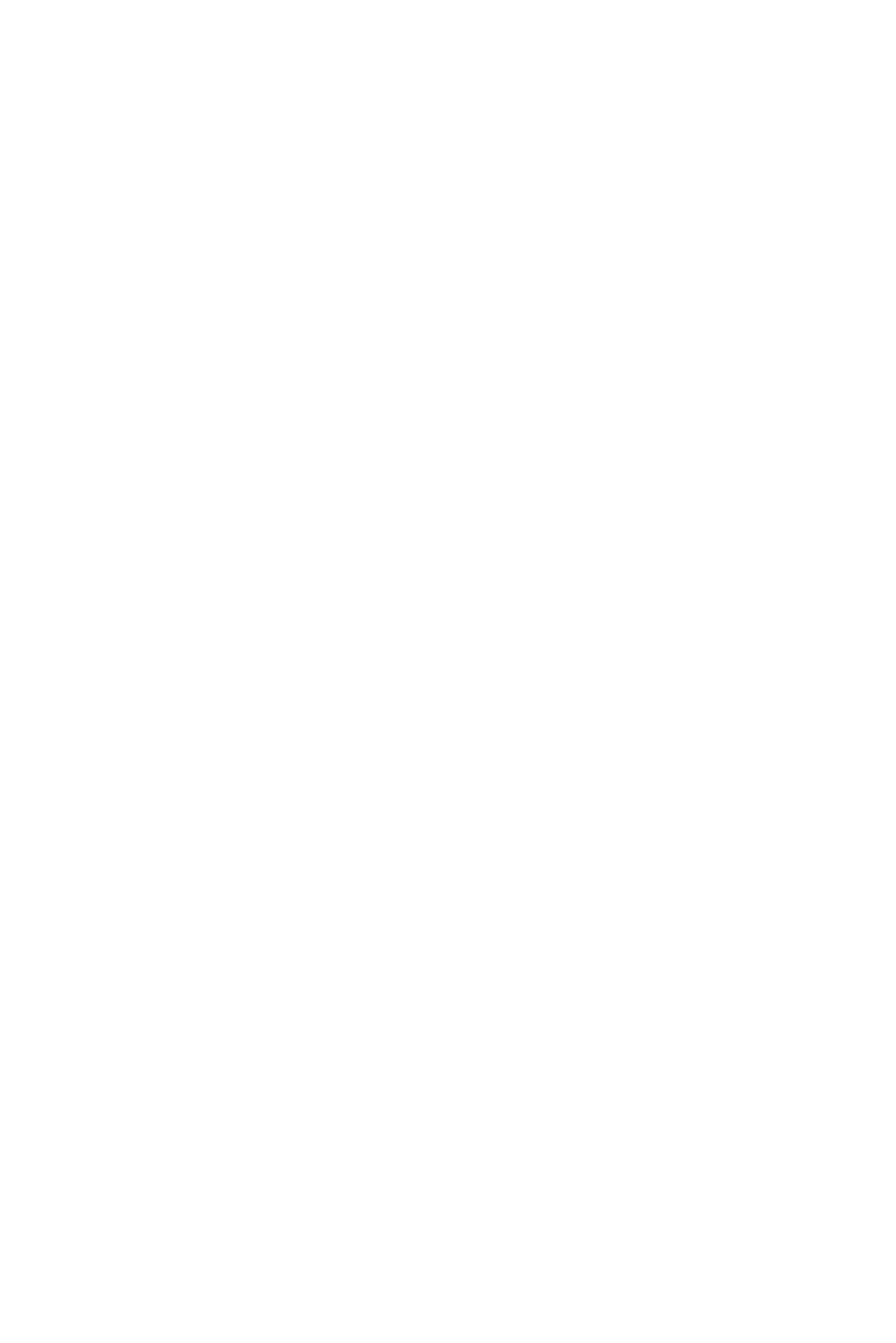### **Executive summary**

Like so many other professions, law is becoming increasingly influenced by an overwhelming amount of disparate, fragmented and complex data that can both help and hinder business. Data comes from a wealth of different sources, both internal and external, constantly changing, never still. Keeping control of all that data is one challenge; leveraging it to the greater good much harder.

Other professions have had years of experience integrating data analytics into their businesses and using analytics to predict outcomes; for legal, this is a relatively new challenge, and one that could potentially change the way the industry works.

Despite the huge amount of data in the average law firm, data-driven decision-making is relatively new and uncharted. With the knowledge that some 90 percent of data in the world today was created in the last two years, this needs to change.

*Building the data-driven law firm* looks at how the use of data has become inextricably linked with the practice of law; how it can be utilized to the good and the safeguards that must be put in place to mitigate the bad; how Big Data will revolutionize the way lawyers work, and the cases they will work on; and how new uses for data (including blockchain and the Internet of Things) will influence the law firm of the future.

To introduce the book, David Curle, director, enterprise content – technology and innovation at Thomson Reuters, examines the cultural and behavioral aspects of data. The use of data is relatively new to legal and requires big adjustments in culture and mindset. With the use of concrete examples from law firms, including Locke Lord, Shearman & Sterling and Alston & Bird, David looks at how some organizations are working to cross that cultural divide.

Following on from this, in chapter two, Thomas Hamilton, VP of strategy and operations at ROSS Intelligence, describes the underlying foundational concepts of AI and their various relationships with data, before examining the enormous opportunities provided by existing legal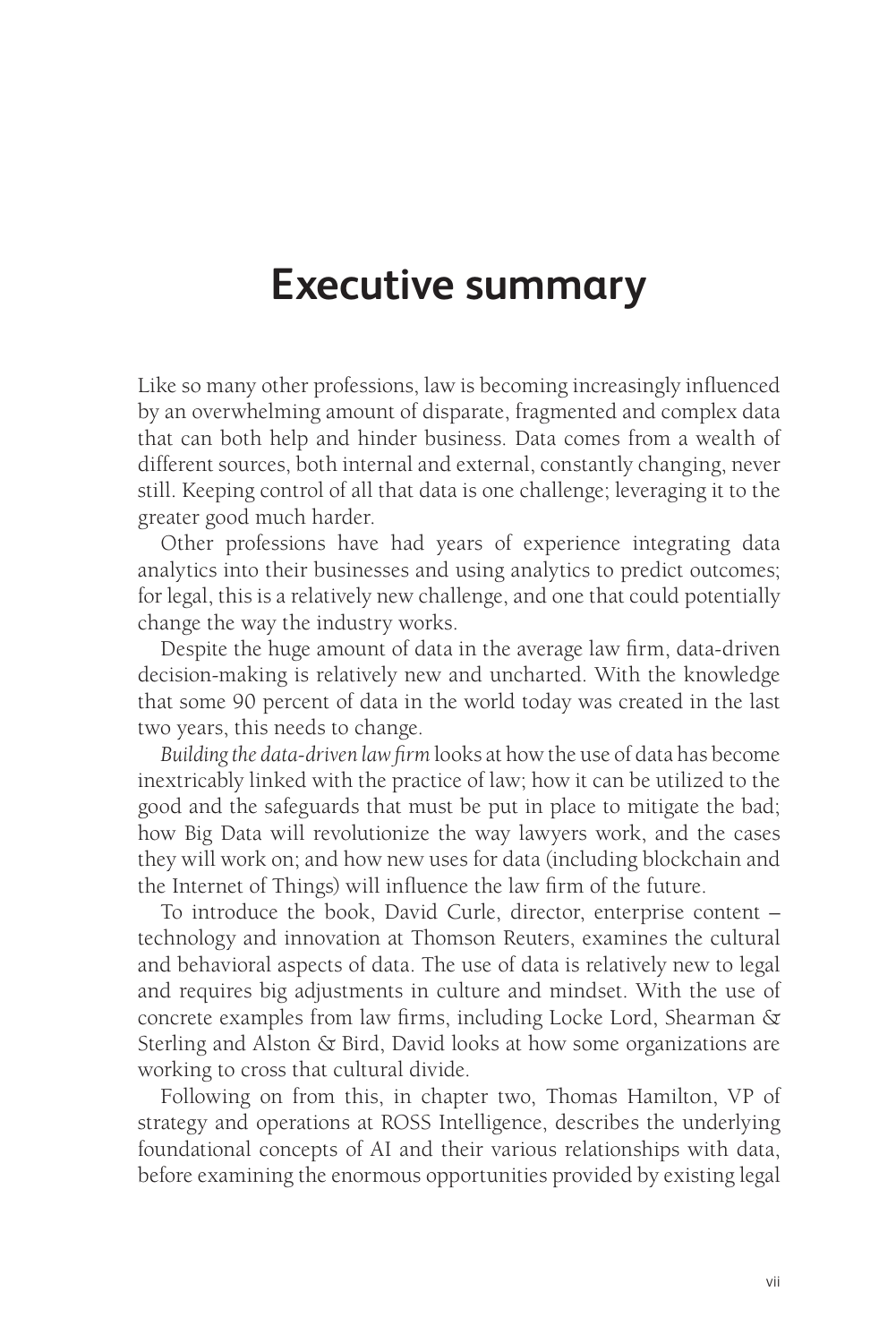data as well as the pitfalls and risks inherent in training data from a supervised and unsupervised machine learning perspective.

Focusing more on the detail of data, chapter three looks at how the utilization of Uniformed Task-Based Management System (UTBMS) billing codes have allowed both clients and law firms to track and compare specific legal services and expenses and then map these data points to particular outcomes – for over 20 years. Billing data can be used to improve many things – revenues, profits, realization rates and collection rates are all directly related to billing data and what it reveals. Using machine learning and AI with past billing and collections data can improve performance in real time, preventing non-billable or unbillable work. Tying billing data to underlying work product allows hyper-accurate budget projections, staffing need projections, timelines, and the like. It also allows firms to best optimize how they plan, budget for, and staff similar new matters. Stated differently, UTBMS codes allow "Moneyball" kinds of analyses for law firms and clients. This chapter, by Holly Urban at EffortlessLegal LLC, looks at how law firms can utilise data to improve their business.

Recent advances in machine learning – particularly advances in "deep learning" – and AI make it possible to automate some of the activities that lawyers have historically performed in the course of serving clients. Some examples include conducting legal research, aspects of document review in litigation or due diligence matters, and aspects of how we deliver legal advice via chatbots, expert systems, and data visualization. These technologies offer a path to better client serve and increased access to justice, while potentially improving lawyers' work/life balance. In chapter four, Aaron Crews, Littler's first chief data analytics officer, looks at how using machine learning and AI will improve legal practice and drive value to stakeholders and clients.

In chapter five, Edward Chan continues this theme. Written contracts represent the most abundant and valuable form of legal data. However, any such linguistic data needs first to be structured into digital format before its potential can be exploited by machine learning, blockchain, or smart contract technologies. Current technology cannot reliably convert historic data into a structured format useable for these purposes. Lawyers and clients, therefore, need to begin creating legal agreements in a manner that captures, at inception, all relevant data points in digital format. Legal practice will not become truly data-driven until there is a critical mass of structured contractual data. Over time, this will change the very nature of lawyering but in a way that provides better value and service to clients.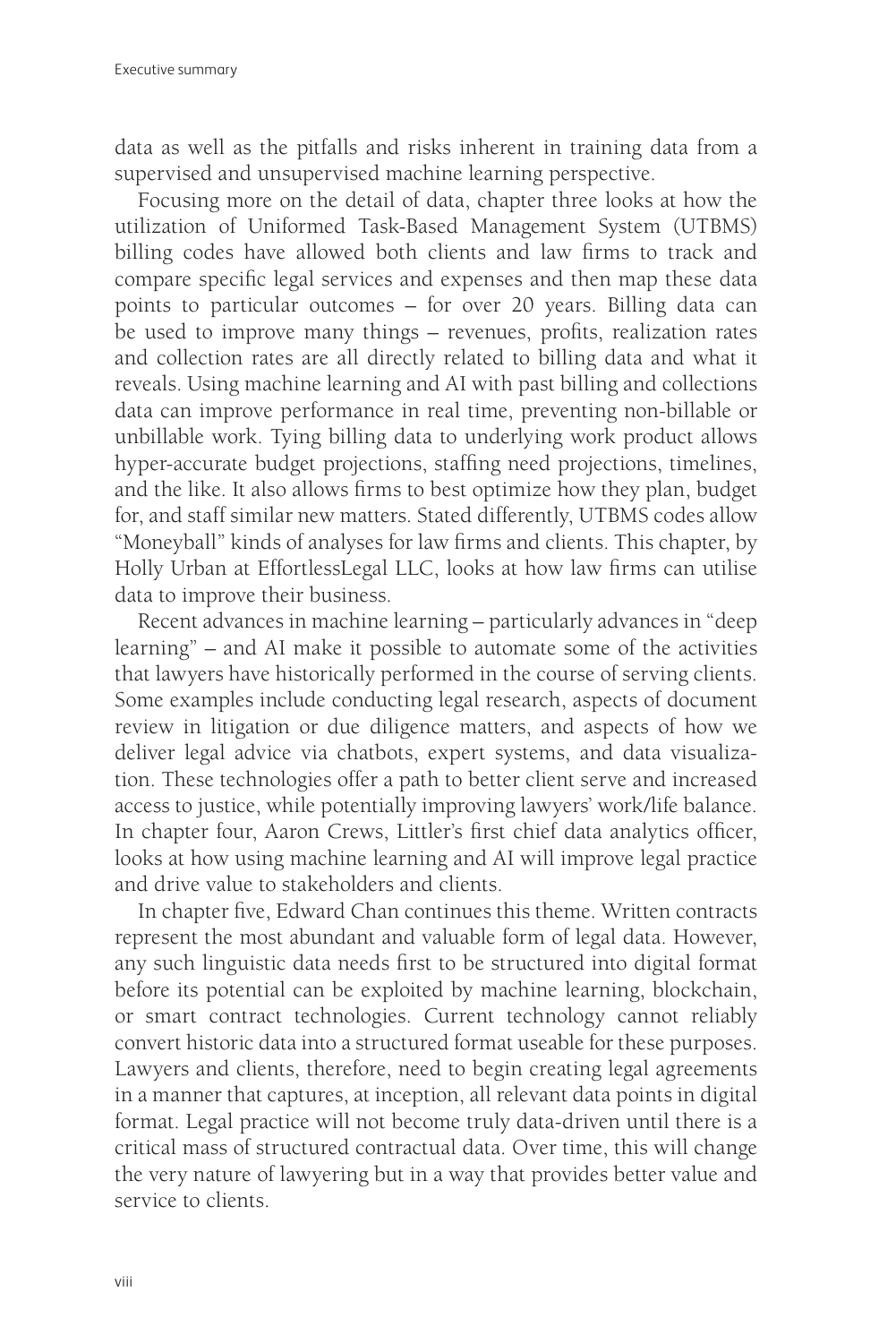Chapter six then looks at how data is transforming the relationship between lawyer and client. Jennifer Roberts, manager, strategic research at InTapp, describes how data is a great starting point and important to creating an in-depth understanding of the client – from there it's about the application of analytics, AI, and automation, along with process and people, to make the data actionable. There is plenty for legal to learn from outside the industry, taking a hard look at other professional services. However, within the industry there is progressive movement already underway, with firms hiring data scientists, adopting new technology, and transforming processes in order to better serve clients.

Another transformational use of data in legal is the Blockchain. In chapter seven, Robert Millard, founder and partner at Cambridge Strategy Group, looks at the ways in which data-driven law firms can use Blockchain to their advantage.

In chapter eight, Joanne Frears, solicitor at Lionshead Law, looks at the legal aspects of data, including the issues of data ownership and contractual elements when procuring both programs and data sets. Joanne touches on data security and refers to data protection legislation as it applies to the large data sets of big data. As legal service providers, we need to adopt a "gold standard" and ensure the data we capture is reliable, robust and accurate. Contracts need to reflect that and this chapter considers how that can be achieved.

To conclude the book, Simon Drane, managing director of earlsferry advisory, and former executive director of business development at the Law Society and LexisNexis, looks at how data will enable the shift towards the productization of legal services. The next decade will see a shift within legal service provision, where it will transition from a model that is predominantly geared around internal work processes to one geared around customer outcomes. Law firms will complete their evolution from a bill-by-the-hour service-based model to something closer to a product subscription model. This shift will deliver growth, sustainable recurring revenues at high margins, and new higher value service opportunities.

At the core of this shift, he maintains in chapter nine, is the changing nature of consumption driven by consumer technology and the inexorable drive for base level information to become free. Law firms are sitting on vast quantities of data, and yet very few are currently harnessing this effectively in their offerings. The effective use of data, combined with technology, will allow innovative organizations to provide a new form of productized offering that will not only drive new recurring revenues but will also allow them to offer higher value business advisory services. Whereas effective use of data within the organization will lead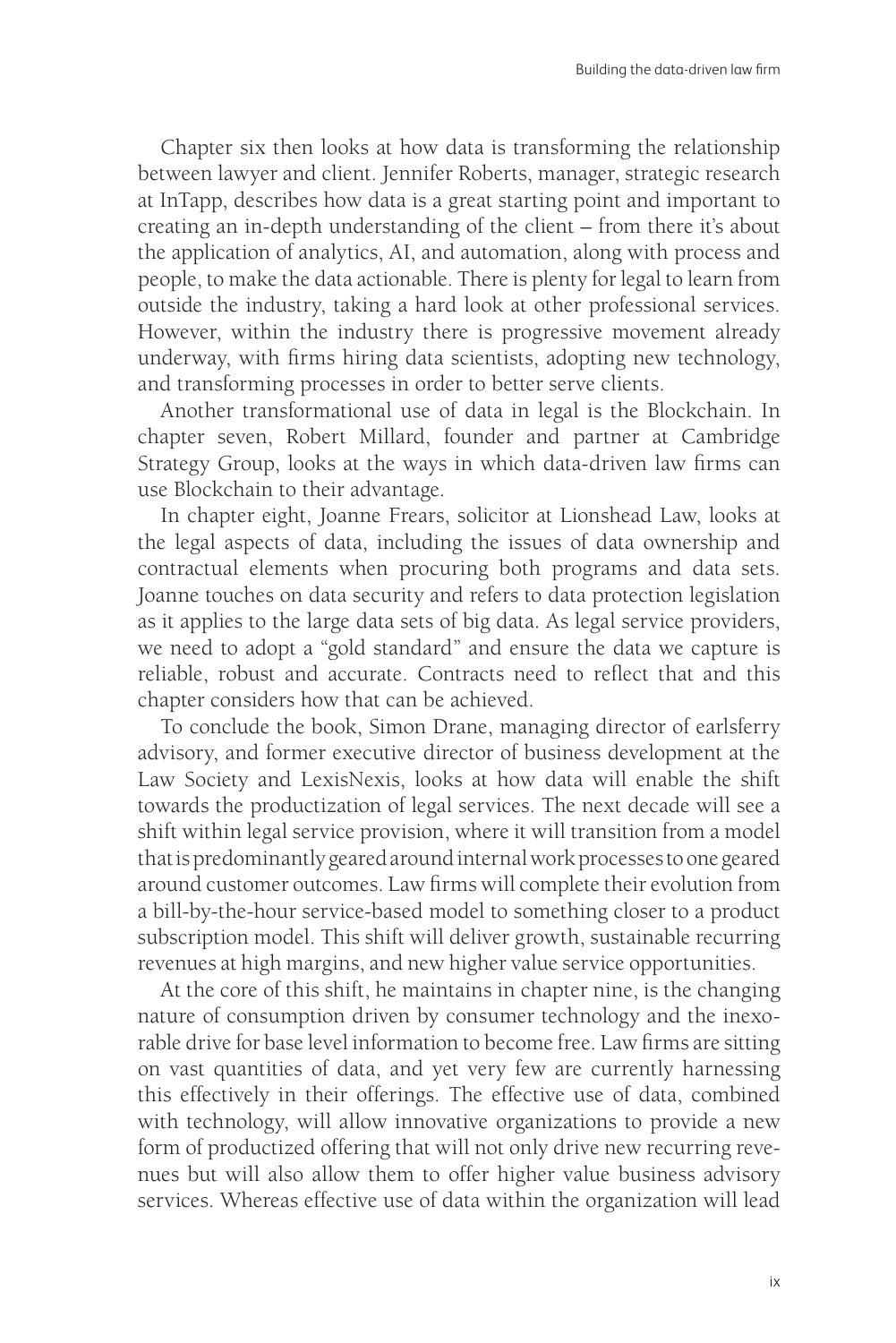to better evolutionary efficiency, quality, and risk management, the use of data in this way externally for clients will lead to more revolutionary changes. It will also blur the lines further between traditional law firms and LegalTech product businesses, in the way alternative legal service providers and the Big Four are already exploring.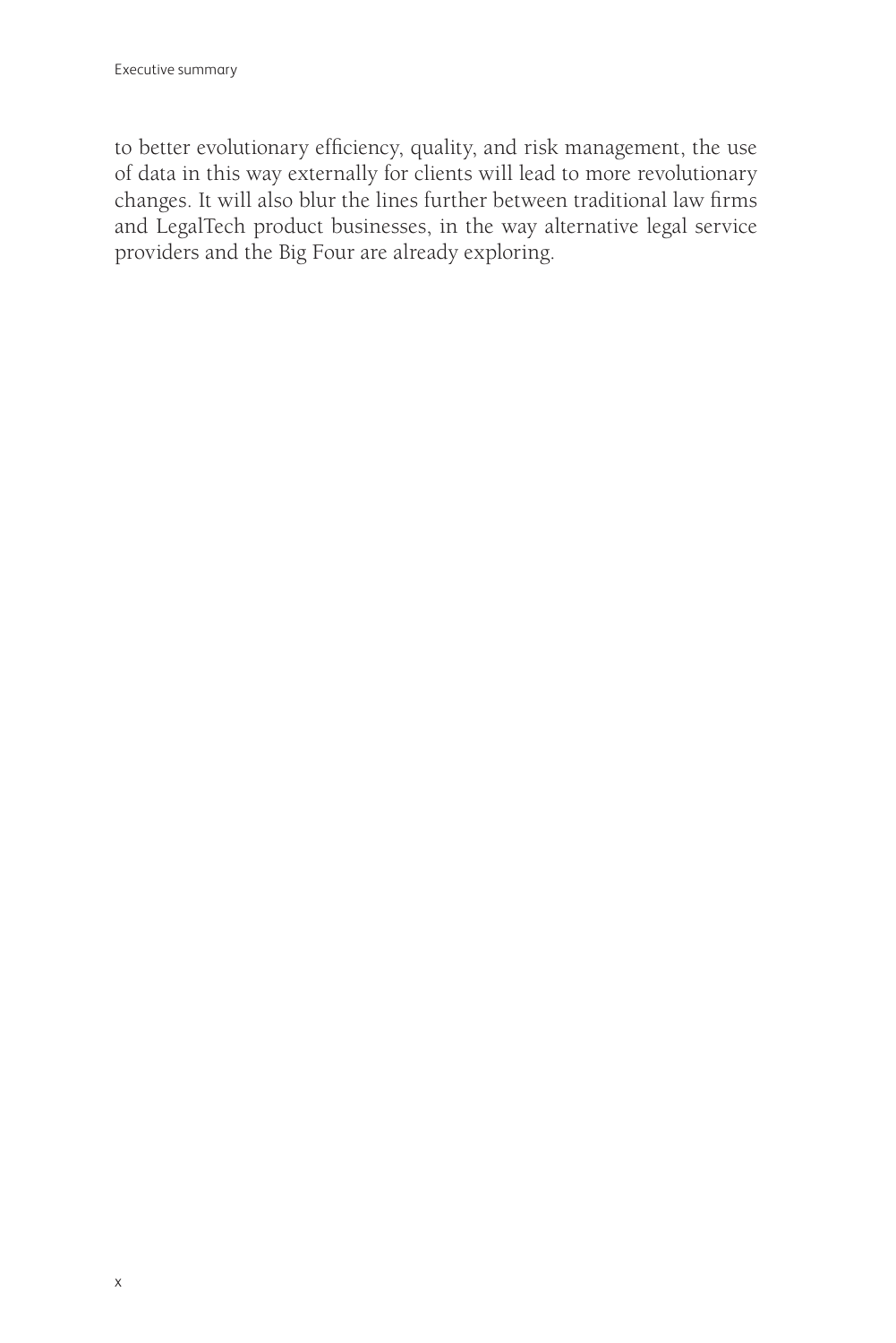## **About the authors**

**Edward Chan** is a partner at Linklaters LLP, specializing in the prudential regulation of banks. Edward read philosophy, politics and economics at Balliol College, Oxford University, and holds a master's degree in law from the London School of Economics. Edward is also the founder of Nakhoda, an internal start-up within Linklaters LLP, which is also the firm's flagship technology offering.

As Littler's first chief data analytics officer, **Aaron Crews** leads the firm's data analytics practice and Big Data strategy. Leveraging an extensive background focused on the intersection of technology, business, and the law, Aaron's team of lawyers, analysts, statisticians, and data scientists work with clients and case teams to harness the power of data to build superior legal strategies and improve legal outcomes. This team also advises the firm and its clients on the development, implementation, and use of analytic models, machine learning and algorithm-driven technologies (often called AI), and using data visualization/data storytelling to enable insight, drive understanding, and extract value. Littler's long-held dedication to innovation is exemplified in this team, and the firm is one of the first in the United States to hire a leader dedicated exclusively to data analytics and Big Data into a position in its C-Suite.

**David Curle**, director, enterprise content - technology and innovation, Thomson Reuters, supports Thomson Reuters' legal business with research and thought leadership about the legal technology and innovation ecosystem, and the changing legal services industry. Prior to joining Thomson Reuters in 2013, he led coverage of the global legal information market for the research and analysis firm Outsell, Inc., tracking industry performance and trends. He is a regular contributor to the Legal Executive Institute blog and *Forum* Magazine, and speaker at legal industry events. He has a JD from the University of Minnesota Law School and a BA in History from Lawrence University.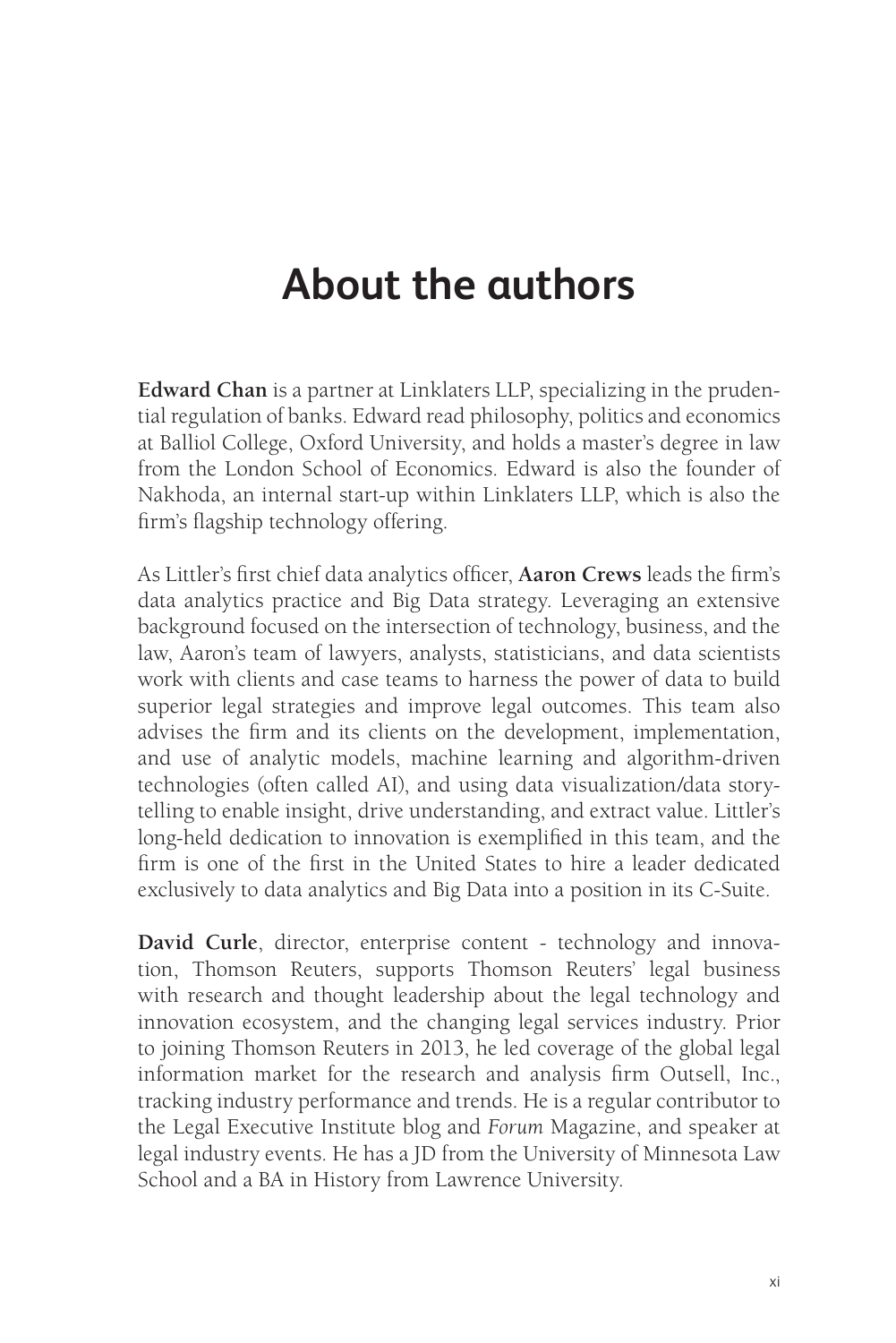**Simon Drane** has held numerous positions within the professional services sector over the last 25 years – at a FTSE 100 legal information solution provider, a legal technology consultancy, a law firm, an accounting firm, and a legal membership organization. Simon has qualifications in law and tax, and deep experience in commercial product strategy. Simon has board level experience of both executive and non-executive roles, and as CEO of a technology start-up. He has a strong track record in creating innovative product strategies resulting in multiple new multi-million pound high growth lines of business. Simon led the new investments product strategy area at LexisNexis and created and launched many of the next generation content and workflow product offerings for lawyers. At the Law Society Simon ran the commercial arm of the organization and restructured a set of commercial investments through taking board seats. He also implemented a new commercial strategy including a significant shift in focus to legal technology innovation, including the launch of a legal tech-focused Barclays EagleLab accelerator. Simon has also held senior knowledge management roles in both law and accounting firms. Simon established earlsferry advisory towards the end of 2018 to help people with their product strategies, whether they are technology businesses, professional services businesses or investors into these spaces.

**Joanne Frears'** long legal career has been all about technology and she fills her time helping clients to protect IPRs across a range of outputs. Working mainly with suppliers, Joanne's current focus is on AI and machine learning, augmented reality and blockchain, but describes herself as a geeky butterfly who is easily distracted by interesting or innovative tech. Joanne speaks regularly at legal and technology conferences on the subject of legal futurology and how lawyers can use technology to provide better service to clients and improve their working lives. She is a member of the Accord project, a visiting professor at Aston University, and visiting professional at Reading University and the Goldsmiths Centre, Clerkenwell. She is a member of the IBA and holds a Masters' degree from Kings College London in Comparative EU, UK, and US IP Law.

**Thomas Hamilton** is the VP of strategy and operations at ROSS Intelligence, where he coordinates efforts across the company to ensure that sole practitioners, legal aid groups, law firms, government agencies, corporate law departments, state bar associations, and law faculties are